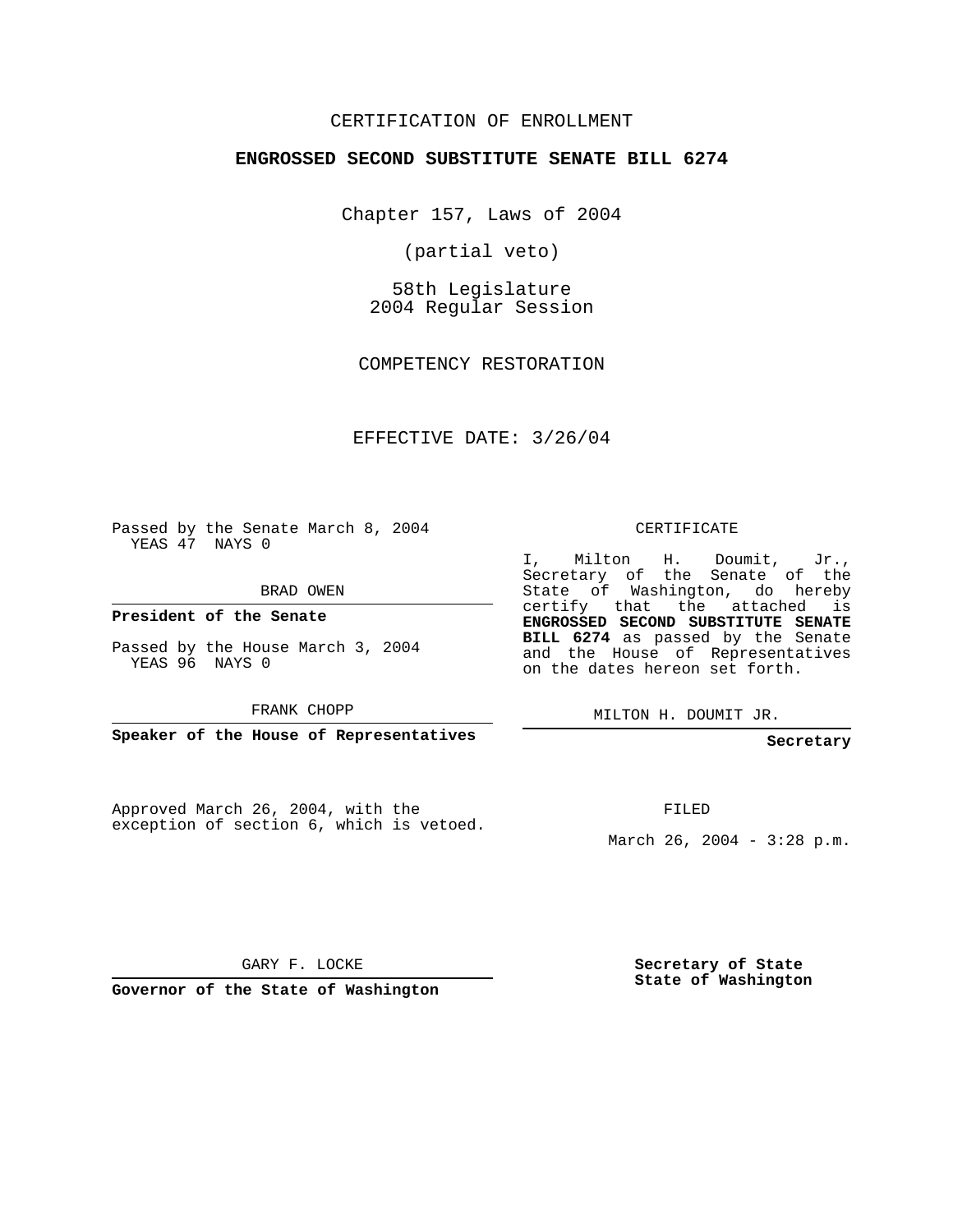# **ENGROSSED SECOND SUBSTITUTE SENATE BILL 6274** \_\_\_\_\_\_\_\_\_\_\_\_\_\_\_\_\_\_\_\_\_\_\_\_\_\_\_\_\_\_\_\_\_\_\_\_\_\_\_\_\_\_\_\_\_

\_\_\_\_\_\_\_\_\_\_\_\_\_\_\_\_\_\_\_\_\_\_\_\_\_\_\_\_\_\_\_\_\_\_\_\_\_\_\_\_\_\_\_\_\_

AS AMENDED BY THE HOUSE

Passed Legislature - 2004 Regular Session

### **State of Washington 58th Legislature 2004 Regular Session**

**By** Senate Committee on Ways & Means (originally sponsored by Senators Regala, Stevens, Hargrove and Kline)

READ FIRST TIME 02/10/04.

 AN ACT Relating to competency restoration; amending RCW 10.77.010; reenacting and amending RCW 71.05.390; adding new sections to chapter 10.77 RCW; creating new sections; and declaring an emergency.

BE IT ENACTED BY THE LEGISLATURE OF THE STATE OF WASHINGTON:

 NEW SECTION. **Sec. 1.** The legislature finds that recent state and federal case law requires clarification of state statutes with regard to competency evaluations and involuntary medication ordered in the context of competency restoration.

 The legislature finds that the court in *Born v. Thompson*, 117 Wn. App. 57 (2003) interpreted the term "nonfatal injuries" in a manner that conflicts with the stated intent of the legislature to: "(1) Clarify that it is the nature of a person's current conduct, current mental condition, history, and likelihood of committing future acts that pose a threat to public safety or himself or herself, rather than simple categorization of offenses, that should determine treatment procedures and level; ... and (3) provide additional opportunities for mental health treatment for persons whose conduct threatens himself or herself or threatens public safety and has led to contact with the criminal justice system" as stated in section 1, chapter 297, Laws of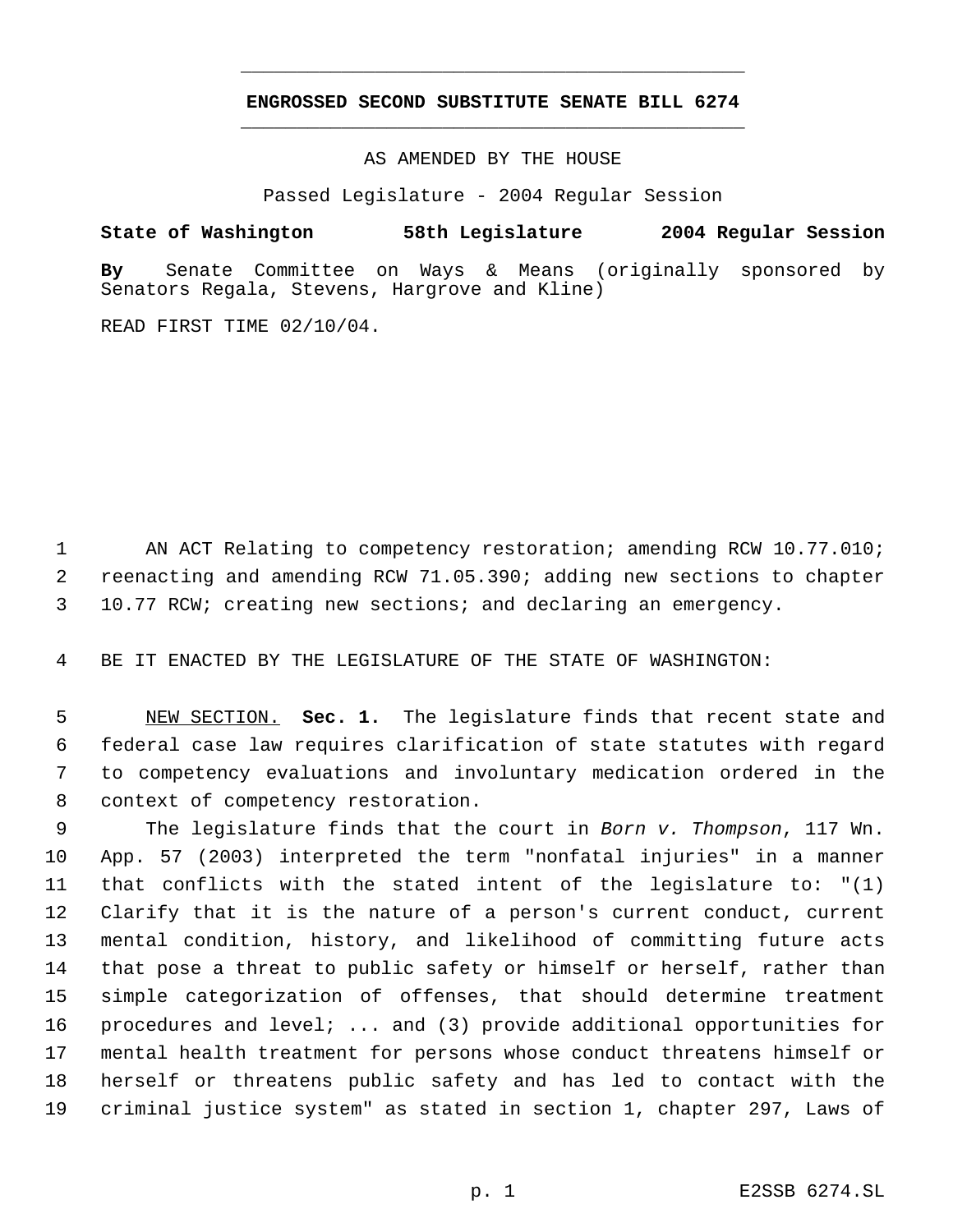1998. Consequently, the legislature intends to clarify that it intended "nonfatal injuries" to be interpreted in a manner consistent with the purposes of the competency restoration statutes.

 The legislature also finds that the decision in *Sell v. United States*, \_\_\_U.S. \_\_\_\_ (2003), requires a determination whether a particular criminal offense is "serious" in the context of competency restoration and the state's duty to protect the public. The legislature further finds that, in order to adequately protect the public and in order to provide additional opportunities for mental health treatment for persons whose conduct threatens themselves or threatens public safety and has led to contact with the criminal justice system in the state, the determination of those criminal offenses that are "serious" offenses must be made consistently throughout the state. In order to facilitate this consistency, the legislature intends to determine those offenses that are serious in every case as well as the standards by which other offenses may be determined to be serious. The legislature also intends to clarify that a court may, to the extent permitted by federal law and required by the *Sell* decision, inquire into the civil commitment status of a defendant and may be told, if known.

 **Sec. 2.** RCW 10.77.010 and 2000 c 94 s 12 are each amended to read as follows:

As used in this chapter:

 (1) "Admission" means acceptance based on medical necessity, of a person as a patient.

 (2) "Commitment" means the determination by a court that a person should be detained for a period of either evaluation or treatment, or both, in an inpatient or a less-restrictive setting.

 (3) "Conditional release" means modification of a court-ordered commitment, which may be revoked upon violation of any of its terms.

 (4) "County designated mental health professional" has the same meaning as provided in RCW 71.05.020.

 (5) A "criminally insane" person means any person who has been acquitted of a crime charged by reason of insanity, and thereupon found to be a substantial danger to other persons or to present a substantial likelihood of committing criminal acts jeopardizing public safety or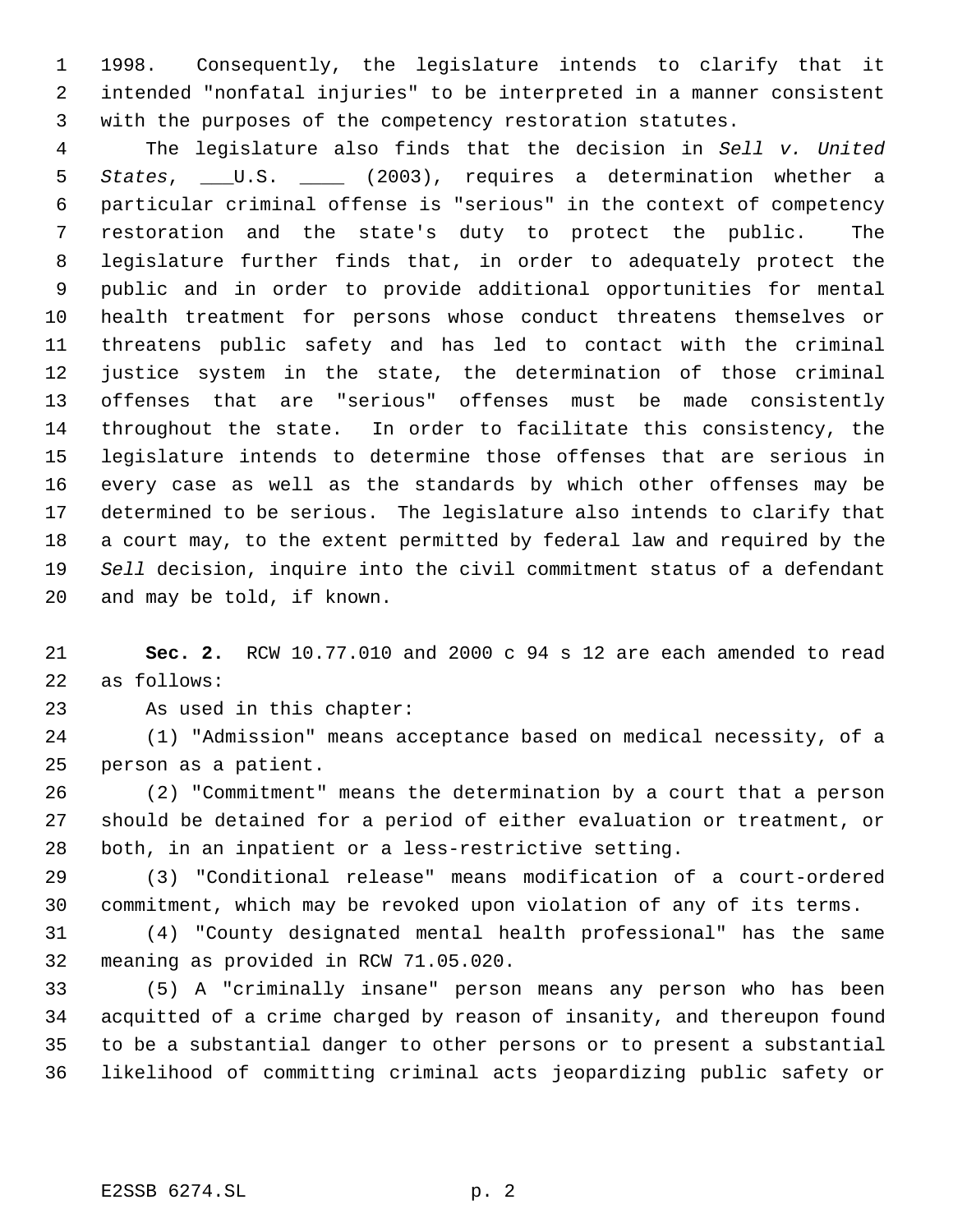security unless kept under further control by the court or other persons or institutions.

 (6) "Department" means the state department of social and health services.

 (7) "Detention" or "detain" means the lawful confinement of a person, under the provisions of this chapter, pending evaluation.

 (8) "Developmental disabilities professional" means a person who has specialized training and three years of experience in directly treating or working with persons with developmental disabilities and is a psychiatrist or psychologist, or a social worker, and such other developmental disabilities professionals as may be defined by rules adopted by the secretary.

 (9) "Developmental disability" means the condition as defined in RCW 71A.10.020(3).

 (10) "Discharge" means the termination of hospital medical authority. The commitment may remain in place, be terminated, or be amended by court order.

 (11) "Furlough" means an authorized leave of absence for a resident of a state institution operated by the department designated for the custody, care, and treatment of the criminally insane, consistent with an order of conditional release from the court under this chapter, without any requirement that the resident be accompanied by, or be in the custody of, any law enforcement or institutional staff, while on such unescorted leave.

 (12) "Habilitative services" means those services provided by program personnel to assist persons in acquiring and maintaining life skills and in raising their levels of physical, mental, social, and vocational functioning. Habilitative services include education, training for employment, and therapy. The habilitative process shall be undertaken with recognition of the risk to the public safety presented by the individual being assisted as manifested by prior charged criminal conduct.

 (13) "History of one or more violent acts" means violent acts committed during: (a) The ten-year period of time prior to the filing of criminal charges; plus (b) the amount of time equal to time spent during the ten-year period in a mental health facility or in confinement as a result of a criminal conviction.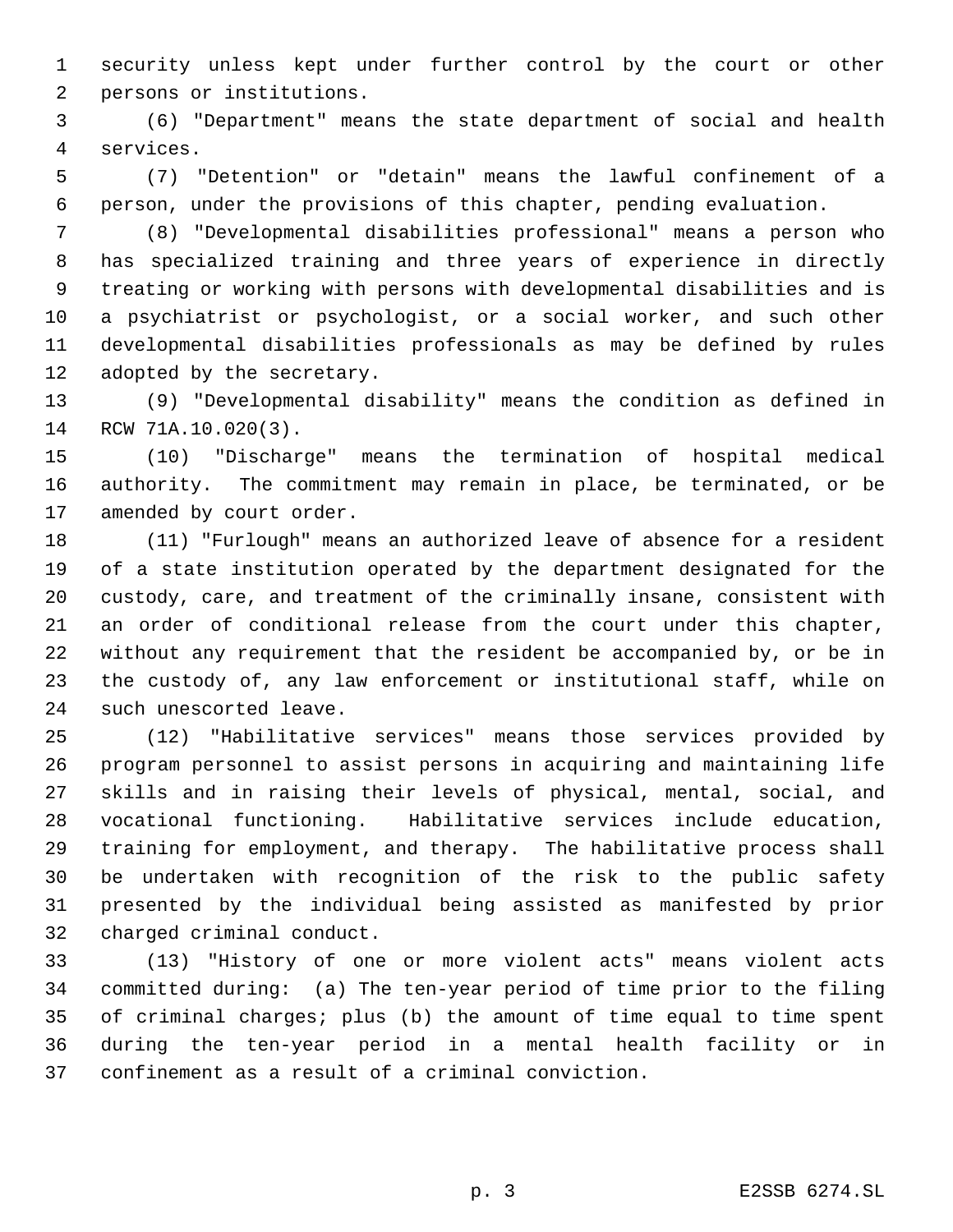(14) "Incompetency" means a person lacks the capacity to understand the nature of the proceedings against him or her or to assist in his or her own defense as a result of mental disease or defect.

 (15) "Indigent" means any person who is financially unable to obtain counsel or other necessary expert or professional services without causing substantial hardship to the person or his or her family.

 (16) "Individualized service plan" means a plan prepared by a developmental disabilities professional with other professionals as a team, for an individual with developmental disabilities, which shall state:

 (a) The nature of the person's specific problems, prior charged criminal behavior, and habilitation needs;

 (b) The conditions and strategies necessary to achieve the purposes of habilitation;

 (c) The intermediate and long-range goals of the habilitation program, with a projected timetable for the attainment;

 (d) The rationale for using this plan of habilitation to achieve 19 those intermediate and long-range goals;

(e) The staff responsible for carrying out the plan;

 (f) Where relevant in light of past criminal behavior and due consideration for public safety, the criteria for proposed movement to less-restrictive settings, criteria for proposed eventual release, and a projected possible date for release; and

 (g) The type of residence immediately anticipated for the person and possible future types of residences.

(17) "Professional person" means:

 (a) A psychiatrist licensed as a physician and surgeon in this state who has, in addition, completed three years of graduate training in psychiatry in a program approved by the American medical association or the American osteopathic association and is certified or eligible to be certified by the American board of psychiatry and neurology or the American osteopathic board of neurology and psychiatry;

 (b) A psychologist licensed as a psychologist pursuant to chapter 18.83 RCW; or

 (c) A social worker with a master's or further advanced degree from an accredited school of social work or a degree deemed equivalent under rules adopted by the secretary.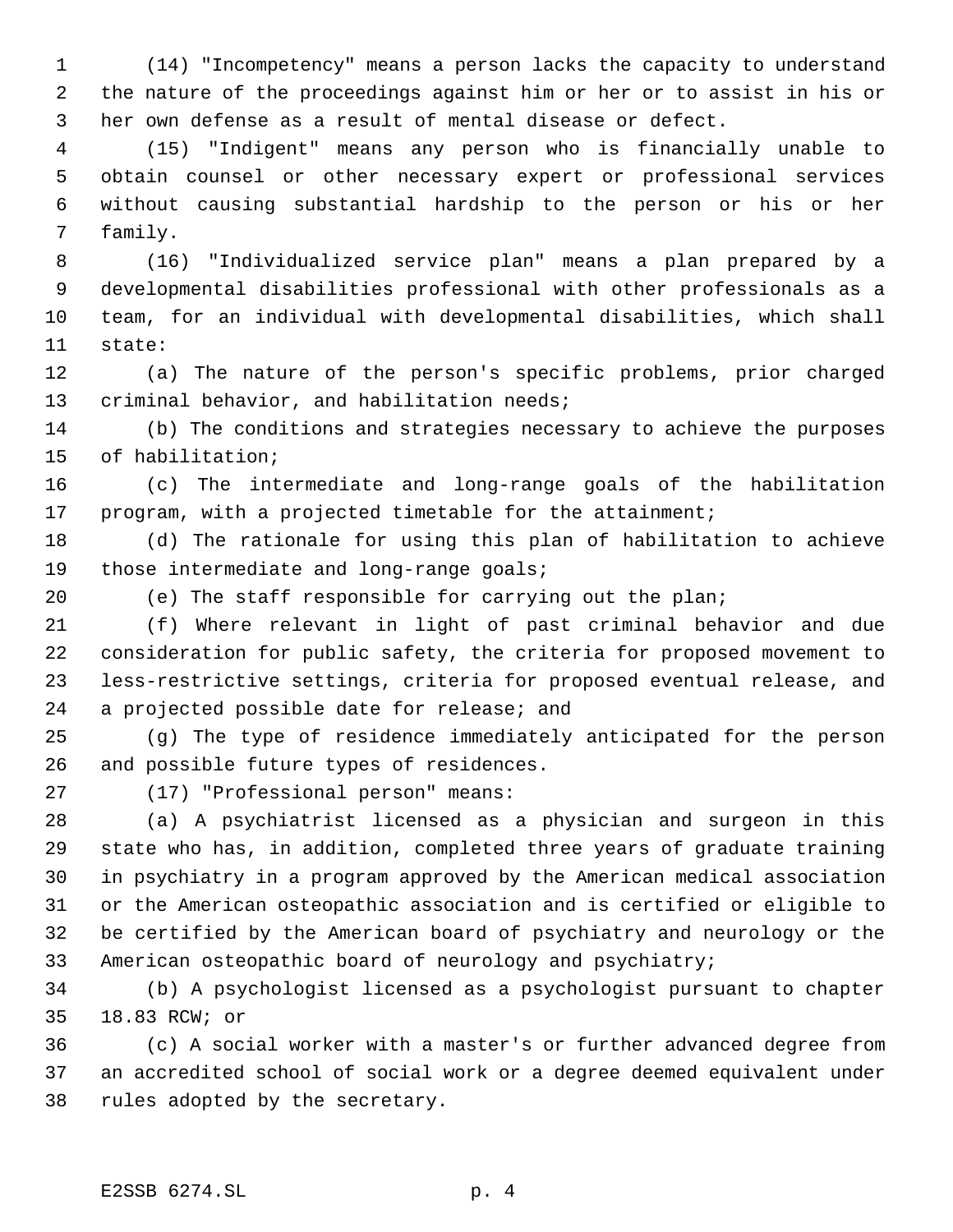(18) "Release" means legal termination of the court-ordered commitment under the provisions of this chapter.

 (19) "Secretary" means the secretary of the department of social and health services or his or her designee.

 (20) "Treatment" means any currently standardized medical or mental health procedure including medication.

 (21) "Violent act" means behavior that: (a)(i) Resulted in; (ii) if completed as intended would have resulted in; or (iii) was threatened to be carried out by a person who had the intent and opportunity to carry out the threat and would have resulted in, homicide, nonfatal injuries, or substantial damage to property; or (b) recklessly creates an immediate risk of serious physical injury to 13 another person. As used in this subsection, "nonfatal injuries" means physical pain or injury, illness, or an impairment of physical 15 condition. "Nonfatal injuries" shall be construed to be consistent with the definition of "bodily injury," as defined in RCW 9A.04.110.

 NEW SECTION. **Sec. 3.** A new section is added to chapter 10.77 RCW to read as follows:

 (1) For purposes of determining whether a court may authorize involuntary medication for the purpose of competency restoration pursuant to RCW 10.77.090, a pending charge involving any one or more of the following crimes is a serious offense per se in the context of competency restoration:

 (a) Any violent offense, sex offense, serious traffic offense, and most serious offense, as those terms are defined in RCW 9.94A.030;

 (b) Any offense, except nonfelony counterfeiting offenses, included in crimes against persons in RCW 9.94A.411;

 (c) Any offense contained in chapter 9.41 RCW (firearms and dangerous weapons);

(d) Any offense listed as domestic violence in RCW 10.99.020;

 (e) Any offense listed as a harassment offense in chapter 9A.46 RCW;

 (f) Any violation of chapter 69.50 RCW that is a class B felony; or (g) Any city or county ordinance or statute that is equivalent to an offense referenced in this subsection.

 (2)(a) In a particular case, a court may determine that a pending charge not otherwise defined as serious by state or federal law or by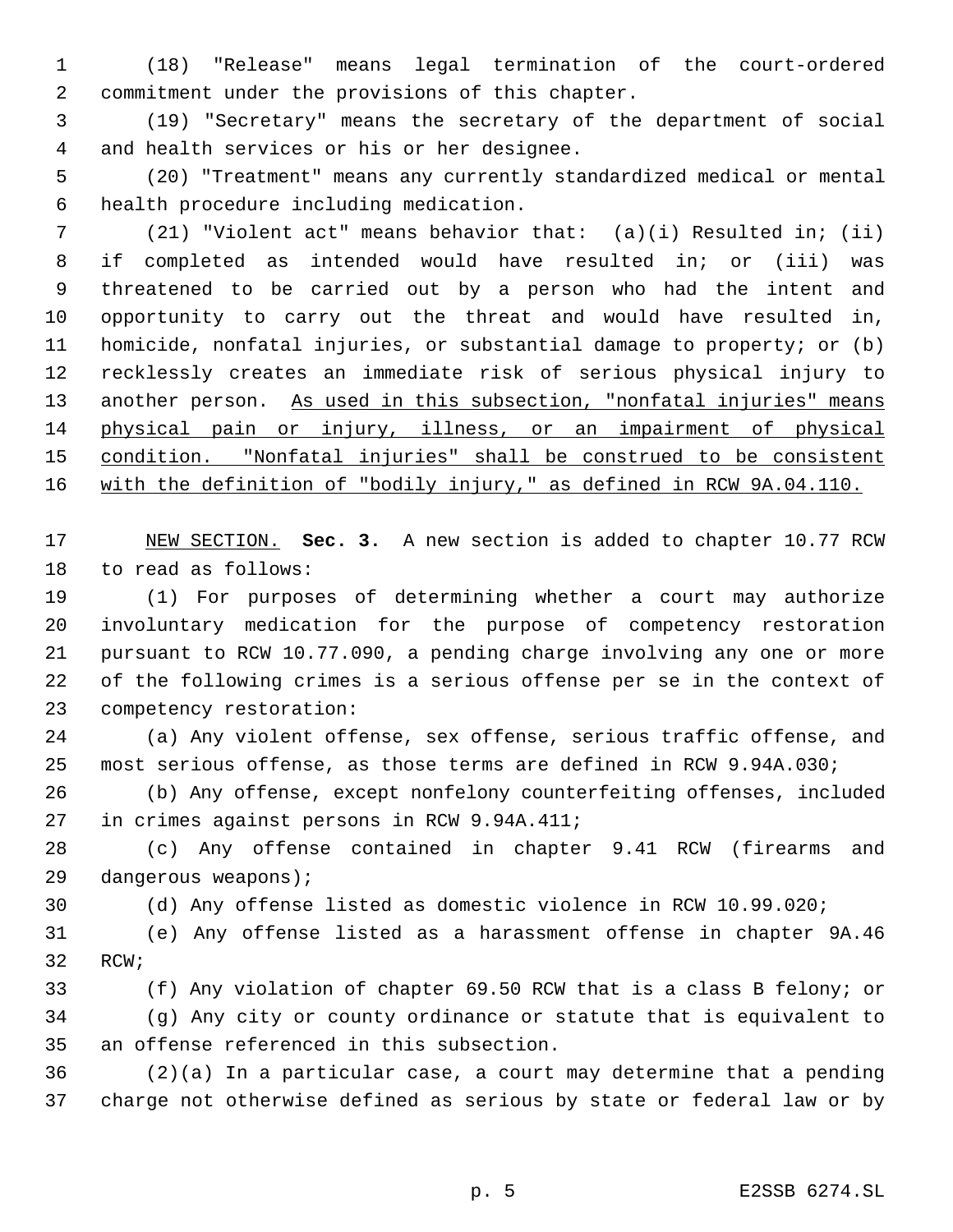a city or county ordinance is, nevertheless, a serious offense within the context of competency restoration treatment when the conduct in the charged offense falls within the standards established in (b) of this subsection.

 (b) To determine that the particular case is a serious offense within the context of competency restoration, the court must consider the following factors and determine that one or more of the following factors creates a situation in which the offense is serious:

 (i) The charge includes an allegation that the defendant actually inflicted bodily or emotional harm on another person or that the defendant created a reasonable apprehension of bodily or emotional harm to another;

 (ii) The extent of the impact of the alleged offense on the basic human need for security of the citizens within the jurisdiction;

 (iii) The number and nature of related charges pending against the defendant;

 (iv) The length of potential confinement if the defendant is convicted; and

 (v) The number of potential and actual victims or persons impacted by the defendant's alleged acts.

 NEW SECTION. **Sec. 4.** A new section is added to chapter 10.77 RCW to read as follows:

 When the court must make a determination whether to order involuntary medications for the purpose of competency restoration or for maintenance of competency, the court shall inquire, and shall be told, and to the extent that the prosecutor or defense attorney is aware, whether the defendant is the subject of a pending civil commitment proceeding or has been ordered into involuntary treatment pursuant to a civil commitment proceeding.

 **Sec. 5.** RCW 71.05.390 and 2000 c 94 s 9, 2000 c 75 s 6, and 2000 c 74 s 7 are each reenacted and amended to read as follows:

 Except as provided in this section, the fact of admission and all information and records compiled, obtained, or maintained in the course of providing services to either voluntary or involuntary recipients of services at public or private agencies shall be confidential.

Information and records may be disclosed only: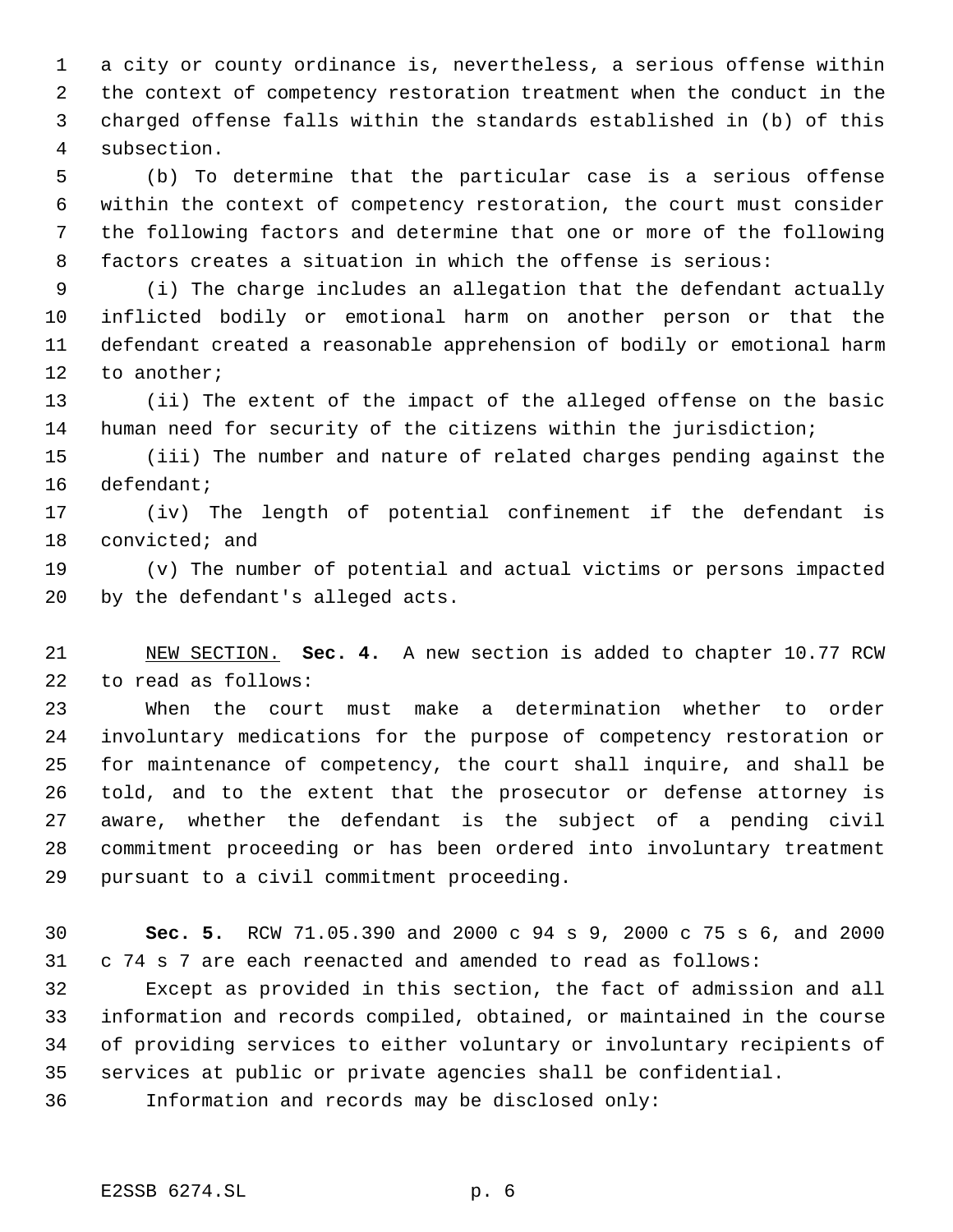(1) In communications between qualified professional persons to meet the requirements of this chapter, in the provision of services or appropriate referrals, or in the course of guardianship proceedings. The consent of the patient, or his or her guardian, shall be obtained before information or records may be disclosed by a professional person employed by a facility unless provided to a professional person: (a) Employed by the facility; (b) who has medical responsibility for the patient's care; (c) who is a county designated mental health professional; (d) who is providing services under chapter 71.24 RCW; (e) who is employed by a state or local correctional facility where the person is confined; or (f) who is providing evaluation, treatment, or follow-up services under chapter 10.77 RCW.

 (2) When the communications regard the special needs of a patient and the necessary circumstances giving rise to such needs and the disclosure is made by a facility providing outpatient services to the operator of a care facility in which the patient resides.

 (3) When the person receiving services, or his or her guardian, designates persons to whom information or records may be released, or if the person is a minor, when his or her parents make such designation.

 (4) To the extent necessary for a recipient to make a claim, or for a claim to be made on behalf of a recipient for aid, insurance, or medical assistance to which he or she may be entitled.

 (5) For either program evaluation or research, or both: PROVIDED, That the secretary adopts rules for the conduct of the evaluation or research, or both. Such rules shall include, but need not be limited to, the requirement that all evaluators and researchers must sign an oath of confidentiality substantially as follows:

 "As a condition of conducting evaluation or research concerning persons who have received services from (fill in the facility, agency, or person) I, . . . . . . . . ., agree not to divulge, publish, or otherwise make known to unauthorized persons or the public any information obtained in the course of such evaluation or research regarding persons who have received services such that the person who received such services is identifiable.

 I recognize that unauthorized release of confidential information may subject me to civil liability under the provisions of state law.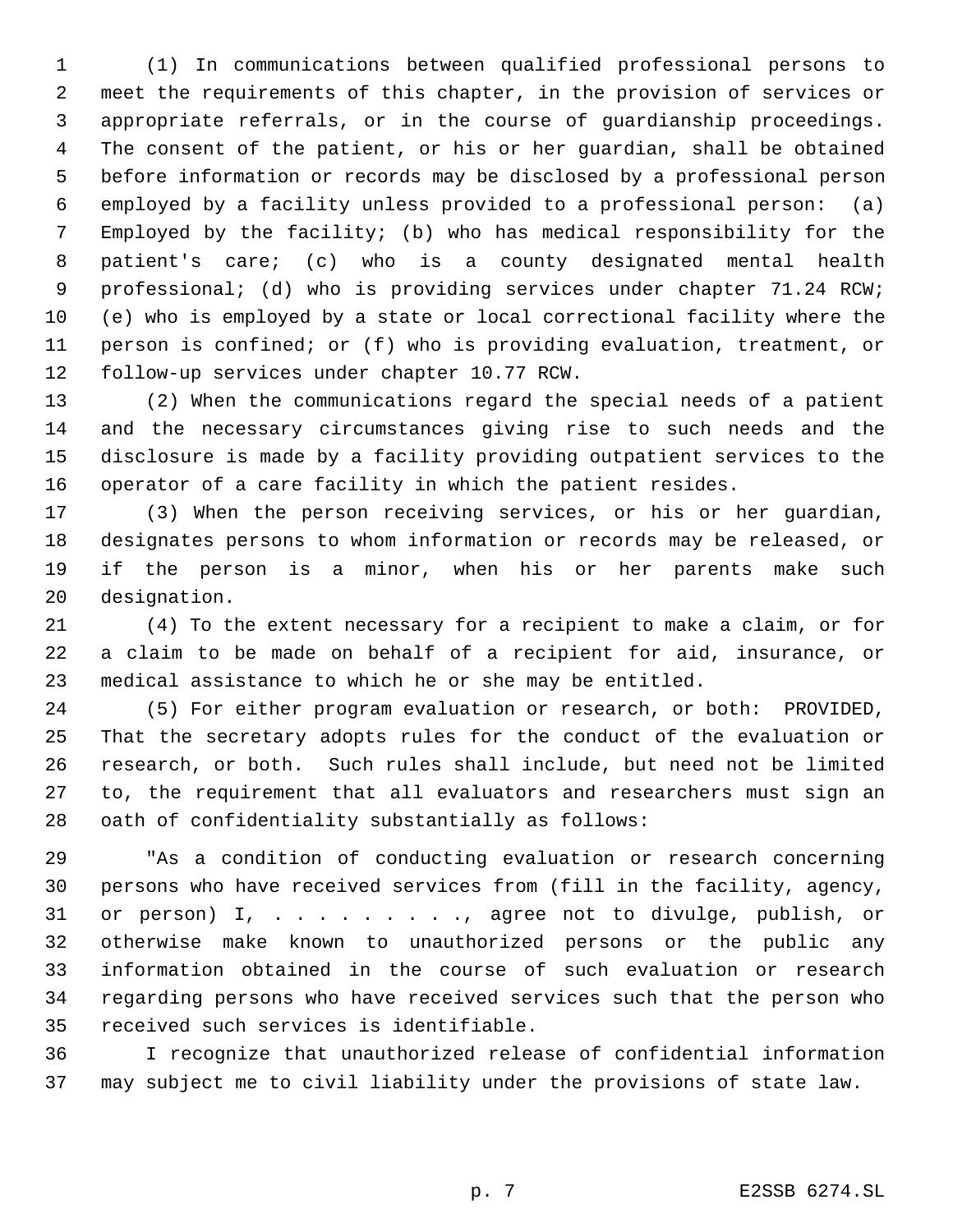/s/ . . . . . . . . . . . . . . . . . . . . "

 $(6)(a)$  To the courts as necessary to the administration of this chapter or to a court ordering an evaluation or treatment under chapter 10.77 RCW solely for the purpose of preventing the entry of any evaluation or treatment order that is inconsistent with any order entered under this chapter.

 (b) To a court or its designee in which a motion under chapter 10.77 RCW has been made for involuntary medication of a defendant for 9 the purpose of competency restoration.

 (c) Disclosure under this subsection is mandatory for the purpose 11 of the health insurance portability and accountability act.

 (7) To law enforcement officers, public health officers, or personnel of the department of corrections or the indeterminate sentence review board for persons who are the subject of the records and who are committed to the custody of the department of corrections or indeterminate sentence review board which information or records are necessary to carry out the responsibilities of their office. Except for dissemination of information released pursuant to RCW 71.05.425 and 4.24.550, regarding persons committed under this chapter under RCW 71.05.280(3) and 71.05.320(2)(c) after dismissal of a sex offense as defined in RCW 9.94A.030, the extent of information that may be released is limited as follows:

 (a) Only the fact, place, and date of involuntary commitment, the fact and date of discharge or release, and the last known address shall 25 be disclosed upon request; and

 (b) The law enforcement and public health officers or personnel of the department of corrections or indeterminate sentence review board shall be obligated to keep such information confidential in accordance with this chapter; and

 (c) Additional information shall be disclosed only after giving notice to said person and his or her counsel and upon a showing of clear, cogent, and convincing evidence that such information is necessary and that appropriate safeguards for strict confidentiality are and will be maintained. However, in the event the said person has escaped from custody, said notice prior to disclosure is not necessary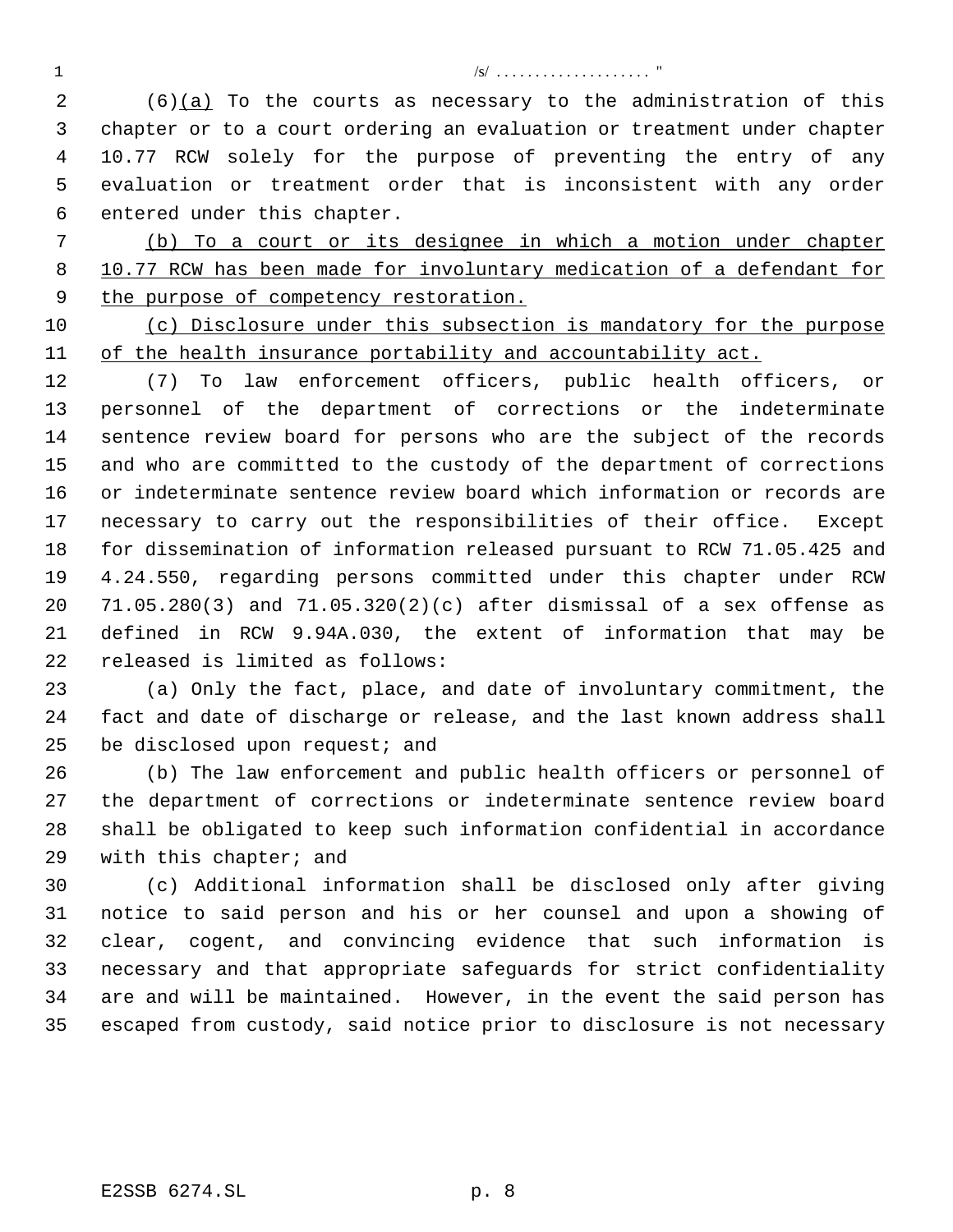and that the facility from which the person escaped shall include an evaluation as to whether the person is of danger to persons or property and has a propensity toward violence.

(8) To the attorney of the detained person.

 (9) To the prosecuting attorney as necessary to carry out the responsibilities of the office under RCW 71.05.330(2) and 71.05.340(1)(b) and 71.05.335. The prosecutor shall be provided access to records regarding the committed person's treatment and prognosis, medication, behavior problems, and other records relevant to the issue of whether treatment less restrictive than inpatient treatment is in the best interest of the committed person or others. Information shall be disclosed only after giving notice to the committed person and the person's counsel.

 (10) To appropriate law enforcement agencies and to a person, when the identity of the person is known to the public or private agency, whose health and safety has been threatened, or who is known to have been repeatedly harassed, by the patient. The person may designate a representative to receive the disclosure. The disclosure shall be made by the professional person in charge of the public or private agency or his or her designee and shall include the dates of commitment, admission, discharge, or release, authorized or unauthorized absence from the agency's facility, and only such other information that is pertinent to the threat or harassment. The decision to disclose or not shall not result in civil liability for the agency or its employees so long as the decision was reached in good faith and without gross negligence.

 (11) To appropriate law enforcement agencies, upon request, all necessary and relevant information in the event of a crisis or emergent situation that poses a significant and imminent risk to the public. The decision to disclose or not shall not result in civil liability for the mental health service provider or its employees so long as the decision was reached in good faith and without gross negligence.

 (12) To the persons designated in RCW 71.05.425 for the purposes described in that section.

 (13) Civil liability and immunity for the release of information about a particular person who is committed to the department under RCW 71.05.280(3) and 71.05.320(2)(c) after dismissal of a sex offense as defined in RCW 9.94A.030, is governed by RCW 4.24.550.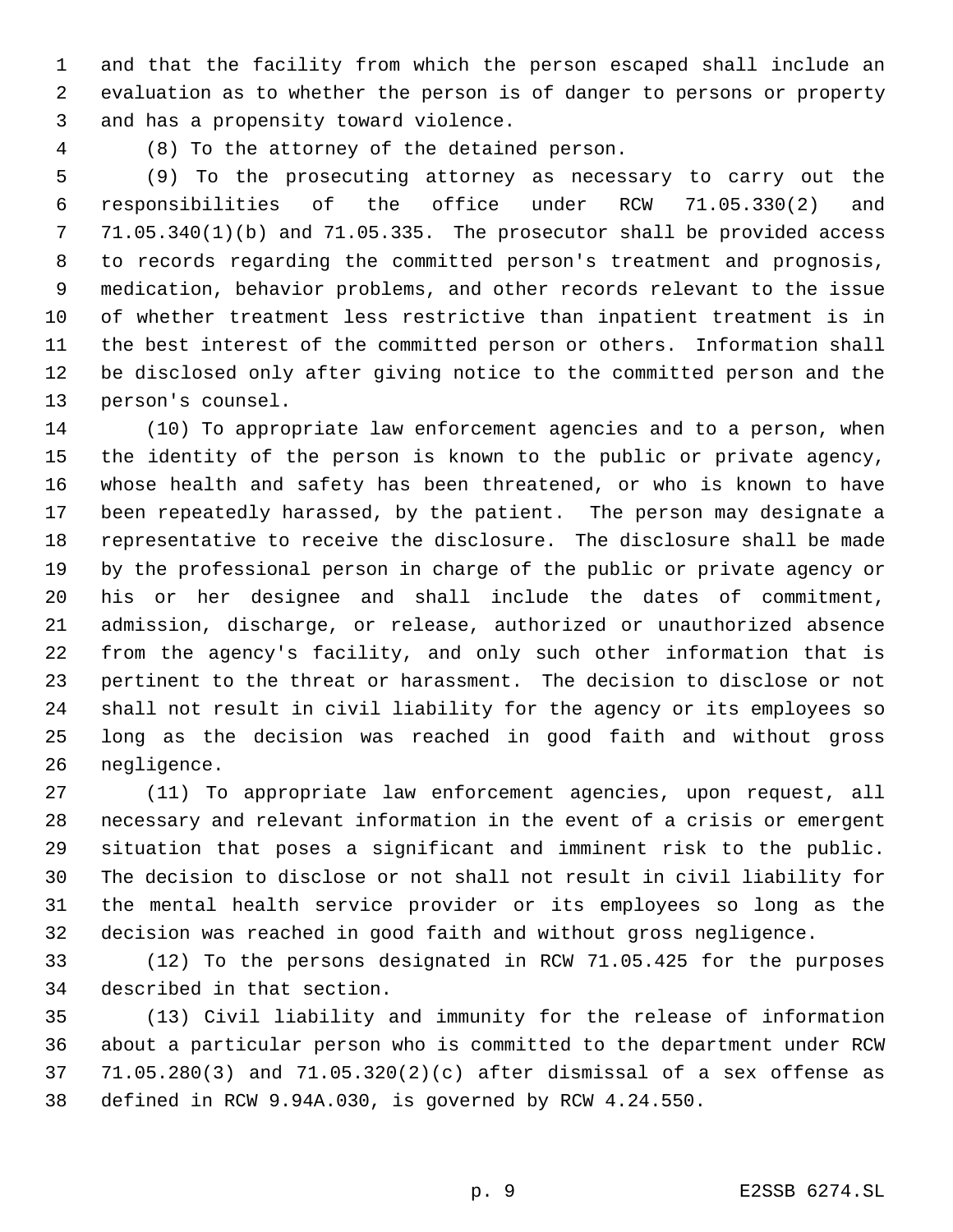(14) To a patient's next of kin, guardian, or conservator, if any, in the event of death, as provided in RCW 71.05.400.

 (15) To the department of health for the purposes of determining compliance with state or federal licensure, certification, or registration rules or laws. However, the information and records obtained under this subsection are exempt from public inspection and copying pursuant to chapter 42.17 RCW.

 The fact of admission, as well as all records, files, evidence, findings, or orders made, prepared, collected, or maintained pursuant to this chapter shall not be admissible as evidence in any legal proceeding outside this chapter without the written consent of the person who was the subject of the proceeding except in a subsequent criminal prosecution of a person committed pursuant to RCW 71.05.280(3) or 71.05.320(2)(c) on charges that were dismissed pursuant to chapter 10.77 RCW due to incompetency to stand trial or in a civil commitment proceeding pursuant to chapter 71.09 RCW. The records and files maintained in any court proceeding pursuant to this chapter shall be confidential and available subsequent to such proceedings only to the person who was the subject of the proceeding or his or her attorney. In addition, the court may order the subsequent release or use of such records or files only upon good cause shown if the court finds that appropriate safeguards for strict confidentiality are and will be maintained.

 *\*NEW SECTION. Sec. 6. The department of social and health services shall study and identify in its budget request to the office of financial management the need, options, and plans to address the increasing need for capacity in the forensic units of the state hospitals. \*Sec. 6 was vetoed. See message at end of chapter.*

 NEW SECTION. **Sec. 7.** If any provision of this act or its application to any person or circumstance is held invalid, the remainder of the act or the application of the provision to other persons or circumstances is not affected.

 NEW SECTION. **Sec. 8.** This act is necessary for the immediate preservation of the public peace, health, or safety, or support of the